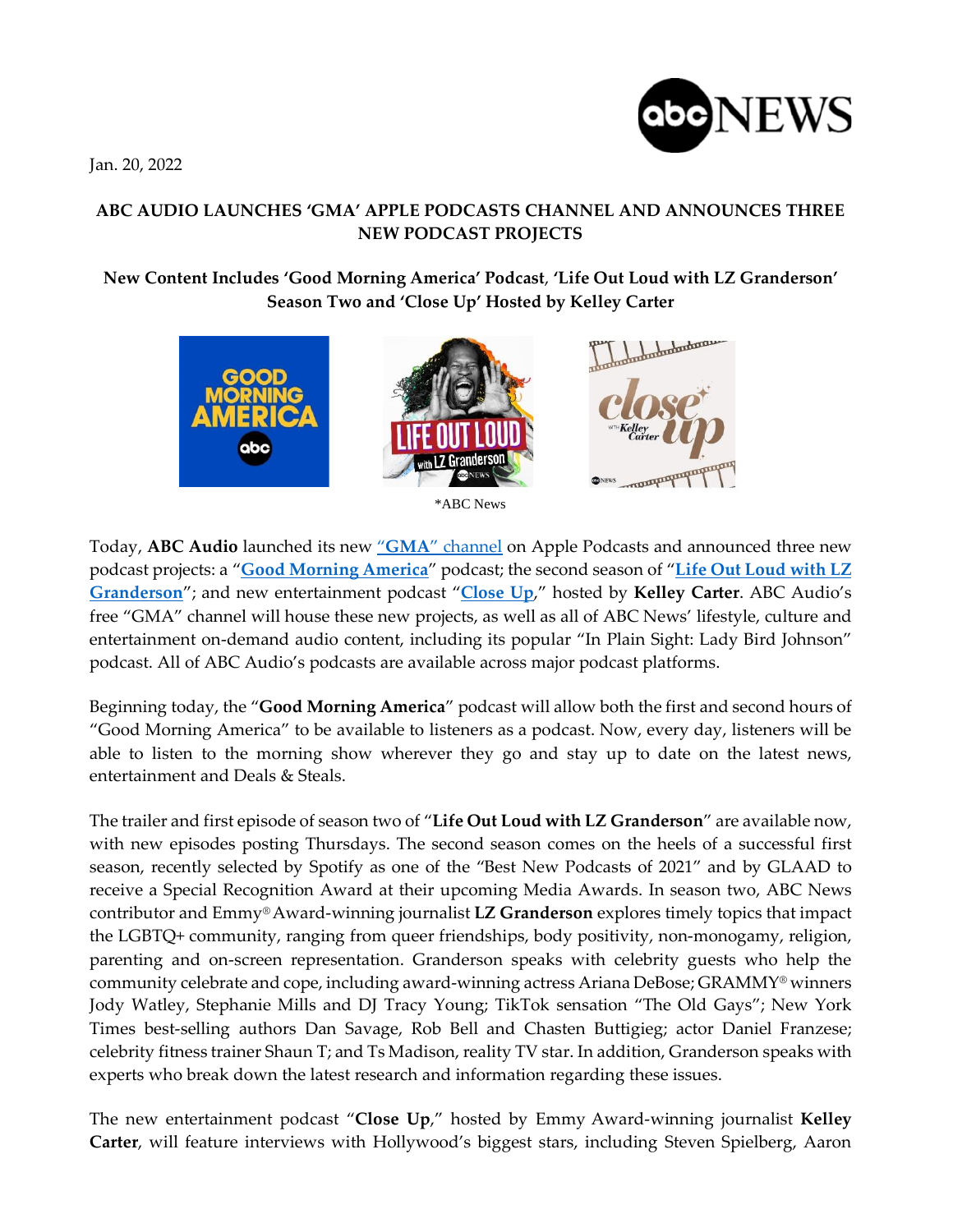Sorkin, Rachel Zegler, Peter Dinklage, Michael B. Jordan, Corey Hawkins, and Aunjanue Ellis, who discuss their careers and craft. Carter will also dissect the latest entertainment news with fellow industry experts. An audio preview is out now. The series will debut on Wednesday, Feb. 9, the day after the 2022 Oscar® nominations, with new episodes posting each Wednesday.

"Good Morning America," "Life Out Loud with LZ Granderson" and "Close Up" will all be available for free on major listening platforms, including Apple Podcasts, Spotify, Amazon Music, Google Podcasts, iHeartRadio, Stitcher, TuneIn, Audacy and the ABC News app.

## **About Good Morning America:**

"Good Morning America" is a two-hour, live program anchored by Robin Roberts, George Stephanopoulos, Michael Strahan; and Ginger Zee is the chief meteorologist. The Emmy Awardwinning morning news program airs Monday-Friday (7:00-9:00 a.m. ET), and Saturday and Sunday (check your local listings) on ABC. Season to date, "GMA" is the No. 1 morning show in total viewers for the 10th year in a row. Simone Swink is the executive producer.

### **About LZ Granderson:**

LZ Granderson is an Emmy Award-winning journalist and op-ed columnist for the Los Angeles Times. In 2021 the Equality Forum listed Granderson among its "LGBTQ History Month Icons," and the Los Angeles Press Club as well as California News and Publishing Association named him the year's top columnist. In 2016 he was inducted into the National Lesbian and Gay Journalists Association Hall of Fame and his TED Talk, "Myth of the Gay Agenda," has more than 1.7 million views. Granderson received recognition for his work from major LGBTQ+ organizations in the nation, including the Human Rights Campaign, GLSEN and GLAAD. The Advocate, the nation's most prominent and oldest LGBTQ+ magazine, frequently includes him as one of the 50 most influential LGBTQ voices in media.

### **About Kelley Carter:**

Kelley L. Carter is a two-time Emmy Award-winning journalist who currently hosts the celebrity interview series, "Another Act," for ESPN's The Undefeated. Carter regularly appears on TV networks like ABC News, CNN and MSNBC to discuss her deep knowledge of music, film and television. The go-to for commentary on everything pop culture, Carter has interviewed many of Hollywood's elite and top recording music artists, including Brad Pitt, Jay-Z, George Clooney, Samuel L. Jackson, Angelina Jolie, Denzel Washington, Drew Barrymore, Beyoncé and many more.

### **About ABC Audio:**

With distribution to over 1,900 radio stations and digital distributors, ABC Audio is the premier source for audio news, entertainment and music format services in the United States. ABC Audio syndicates ABC News Radio, where more Americans get their radio news than any other commercial broadcaster. ABC Audio includes Air Power, station services with format-specific music content, entertainment and news; ABC Digital, publisher of news, entertainment, lifestyle and music format-specific stories updated 24/7; and syndicated music and talk programming brands. ABC Audio also produces world-class on-demand content, including ABC News' flagship daily podcast "Start Here" and the international chart-topping hit "The Dropout."

Follow ABC Audio on [Instagram,](https://nam04.safelinks.protection.outlook.com/?url=https%3A%2F%2Fwww.instagram.com%2Fabcaudio%2F&data=04%7C01%7CElizabeth.Russo%40abc.com%7C110f72a273654a42f02008d9db9779db%7C56b731a8a2ac4c32bf6b616810e913c6%7C1%7C0%7C637782265899715146%7CUnknown%7CTWFpbGZsb3d8eyJWIjoiMC4wLjAwMDAiLCJQIjoiV2luMzIiLCJBTiI6Ik1haWwiLCJXVCI6Mn0%3D%7C3000&sdata=VgvBPytrPXXmlQ7URT70MNPN%2FqmUeaSUTlSSnMmIaf8%3D&reserved=0) [Twitter](https://nam04.safelinks.protection.outlook.com/?url=https%3A%2F%2Ftwitter.com%2Fabcaudio&data=04%7C01%7CElizabeth.Russo%40abc.com%7C110f72a273654a42f02008d9db9779db%7C56b731a8a2ac4c32bf6b616810e913c6%7C1%7C0%7C637782265899715146%7CUnknown%7CTWFpbGZsb3d8eyJWIjoiMC4wLjAwMDAiLCJQIjoiV2luMzIiLCJBTiI6Ik1haWwiLCJXVCI6Mn0%3D%7C3000&sdata=t%2Fru5t4%2F56xq8LuZvGd1oE5biblSPLLkiMhEXwm7SgU%3D&reserved=0) and [Facebook](https://nam04.safelinks.protection.outlook.com/?url=https%3A%2F%2Fwww.facebook.com%2FABCAudio%2F&data=04%7C01%7CElizabeth.Russo%40abc.com%7C110f72a273654a42f02008d9db9779db%7C56b731a8a2ac4c32bf6b616810e913c6%7C1%7C0%7C637782265899715146%7CUnknown%7CTWFpbGZsb3d8eyJWIjoiMC4wLjAwMDAiLCJQIjoiV2luMzIiLCJBTiI6Ik1haWwiLCJXVCI6Mn0%3D%7C3000&sdata=zP5eU%2FItt3azfjLtlmfsjg6v58fAQhgC02vD8D4rVW4%3D&reserved=0) for the latest on #GMApodcast and more.